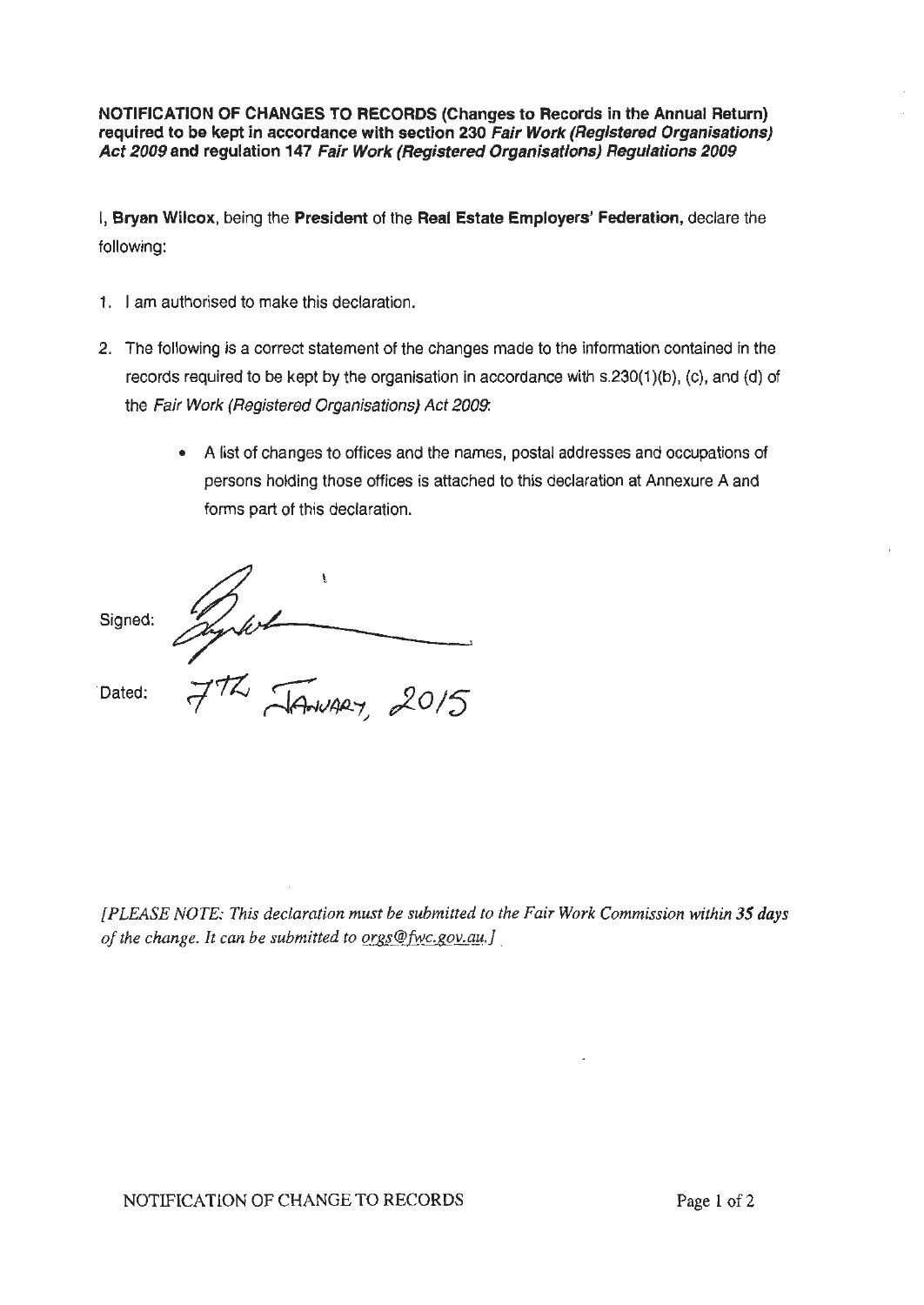### **ANNEXURE A**

• Changes to Offices and Office Holders in the **Real Estate Employers' Federation:** 

| Date of<br>Change | <b>Name of Office</b><br>that has<br>changed | Name of<br><b>Outgoing Office</b><br>Holder | <b>Reason for</b><br>change  | <b>Name of New</b><br><b>Office Holder</b> | Postal Address of New Office<br>Holder                                                    | <b>Occupation of New</b><br><b>Office Holder</b> |
|-------------------|----------------------------------------------|---------------------------------------------|------------------------------|--------------------------------------------|-------------------------------------------------------------------------------------------|--------------------------------------------------|
| 8.12.2014         | <b>Treasurer</b>                             | Peter Corbett                               | <b>Scheduled</b><br>Election | Paul Byrne                                 | c/- the Real Estate Employers'<br>Federation, Level 6, 99 Bathurst<br>St, SYDNEY NSW 2000 | <b>Company Director</b>                          |
| 8.12.2014         | Committee of<br>Management<br>Member         | Paul Byrne                                  | <b>Scheduled</b><br>Election | Neil (Robert)<br><b>Johnston</b>           | c/- the Real Estate Employers'<br>Federation, Level 6, 99 Bathurst<br>St, SYDNEY NSW 2000 | General Manager                                  |
|                   |                                              |                                             |                              |                                            |                                                                                           |                                                  |
|                   |                                              |                                             |                              |                                            |                                                                                           |                                                  |
|                   |                                              |                                             |                              |                                            |                                                                                           |                                                  |
|                   |                                              |                                             |                              |                                            |                                                                                           |                                                  |
|                   |                                              |                                             |                              |                                            |                                                                                           |                                                  |
|                   |                                              |                                             |                              |                                            |                                                                                           |                                                  |
|                   |                                              |                                             |                              |                                            |                                                                                           |                                                  |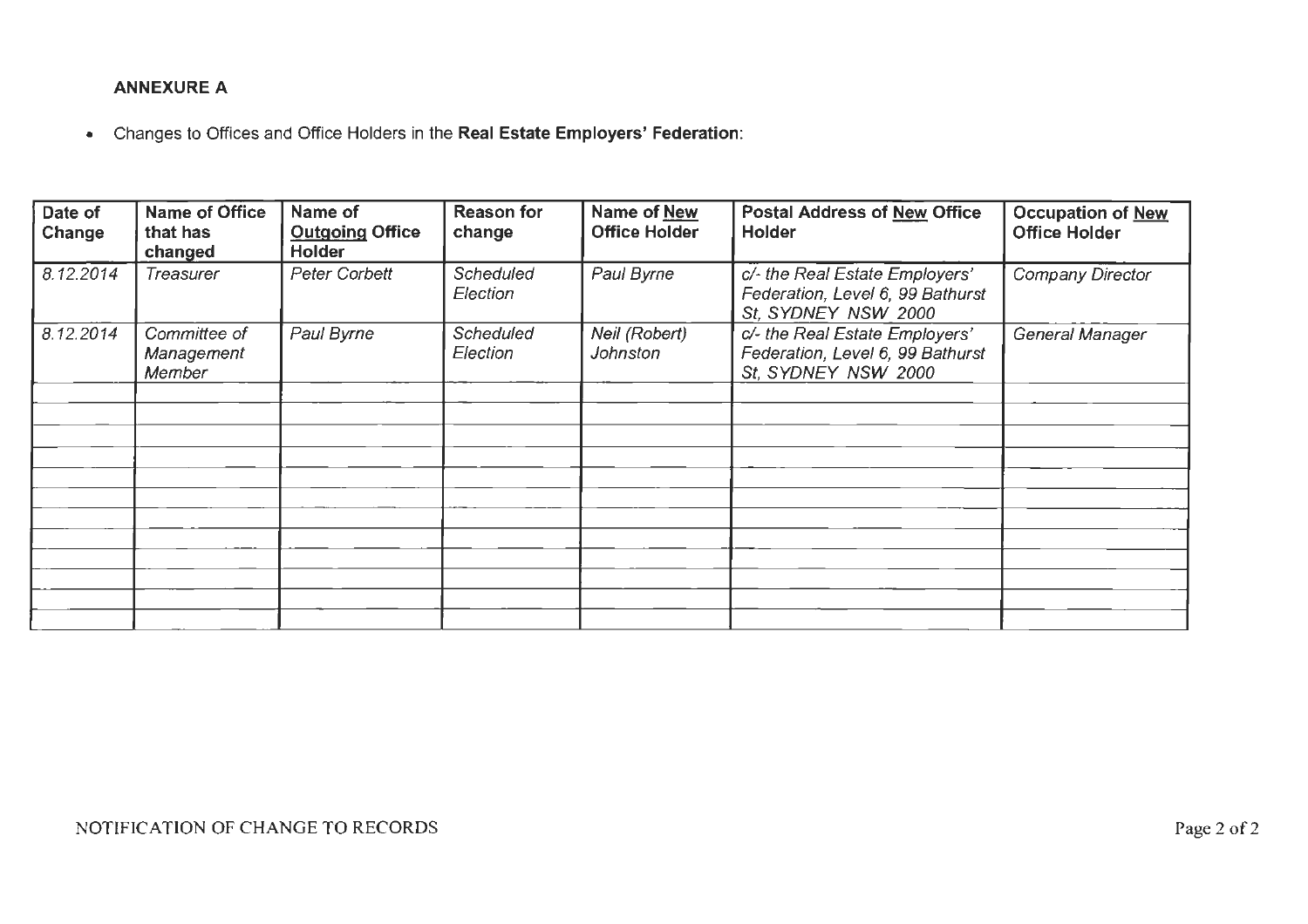

9 April2014

Mr Greg PATERSON Executive Director Real Estate Employers' Federation (02) 9261 2622

Dear Mr PATERSON,

#### **Annual Return of Information for 2014 [AR2014/222]**

I acknowledge receipt on 28 January and 4 April 2014 respectively of your Declarations providing information in accordance with subsection 233(1) of the Fair Work (Registered Organisations) Act 2009.

The documents lodged cover the required information for the 2014 Annual Return of Information of Real Estate Employers' Federation.

The document can be viewed on the Fair Work Commission website through the List of Registered Organisations - http://www.fwc.gov.aulindex.cfm?pagename=regorgslist

Yours sincerely

Michael Moutevelis Regulatory Compliance Branch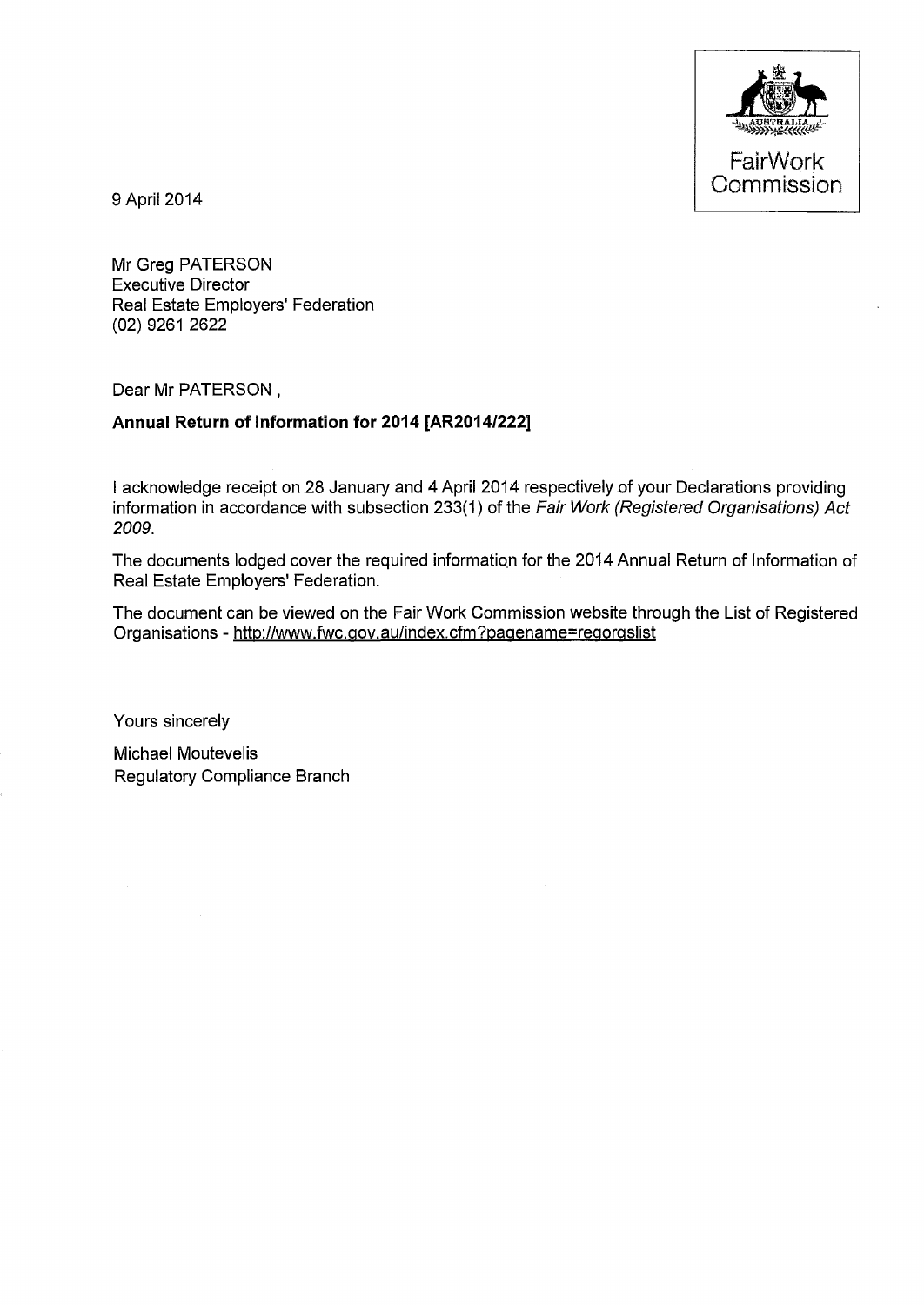

9 April2014

Mr Greg PATERSON Executive Director Real Estate Employers' Federation greg@reef.org.au

Dear Mr PATERSON,

### **Annual Return of Information for 2014 [AR2014/222]**

I acknowledge receipt on 28 January and 4 April 2014 respectively of your Declarations providing information in accordance with subsection 233(1) of the Fair Work (Registered Organisations) Act 2009.

The documents lodged cover the required information for the 2014 Annual Return of Information of Real Estate Employers' Federation.

The document can be viewed on the Fair Work Commission website through the List of Registered Organisations- http://www.fwc.gov.au/index.cfm?pagename=regorgslist

Yours sincerely

Michael Moutevelis Regulatory Compliance Branch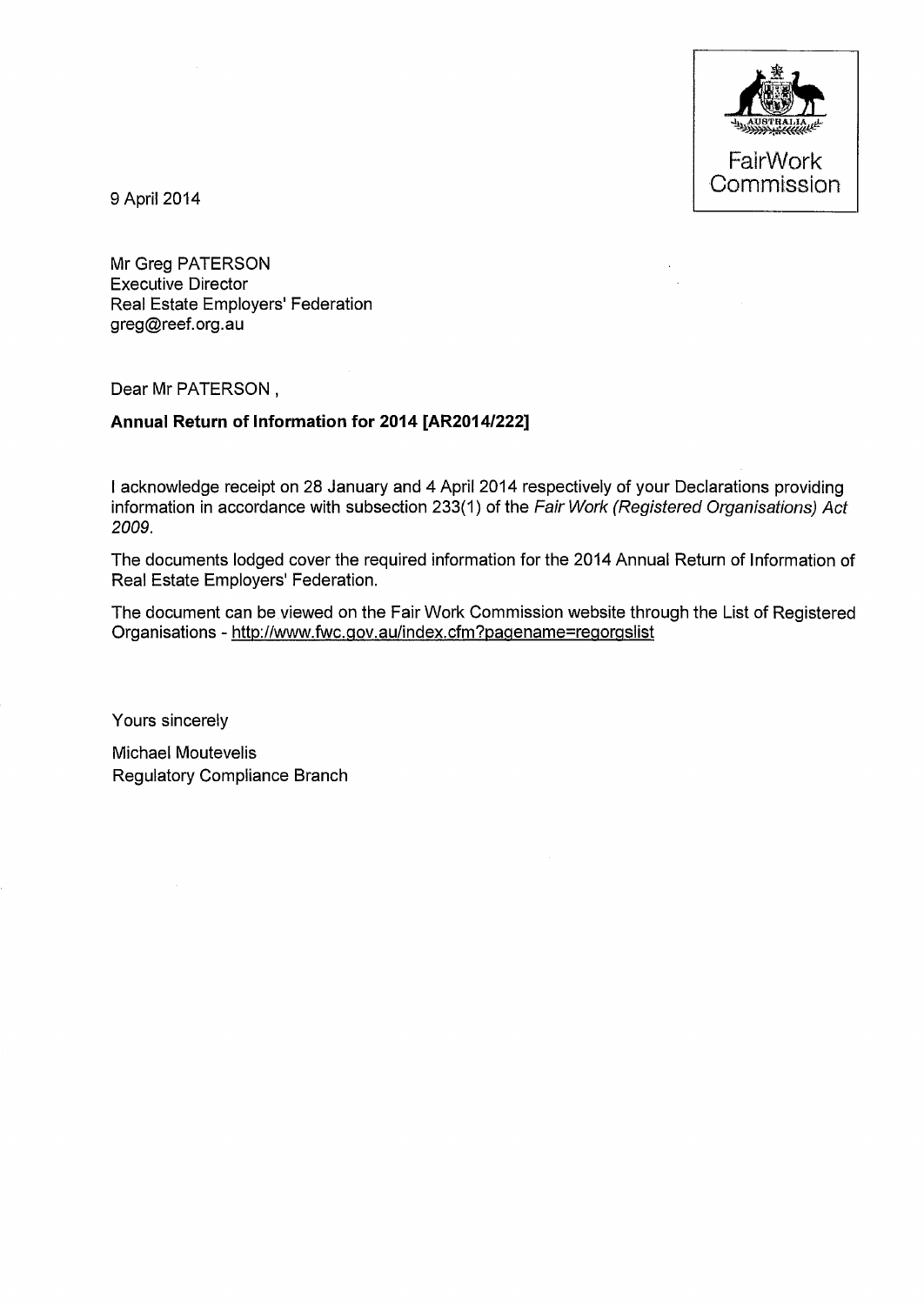#### **MOUTEVELIS, Michael**

**From: Sent: To: Subject: Attachments:**  Greg Paterson [greg@reef.org.au] Friday, 4 April2014 12:16 PM Orgs Ref: AR2014/222 Annual Return 2014- revised.pdf

Dear Sir/Madam

Following advice from an officer of the FWC, I hereby attach a revised Annual Return of Information pursuant to section 233 of the Fair Work (Registered Organisations) Act 2009. This Annual Return corrects a number of anomalies/errors contained in the original Return dated 22 January 2014.

Please contact me if any further problems are identified in the attached document.

Your faithfully

GREG PATERSON Executive Director Real Estate Employers' Federation Level 6, 99 Bathurst Street SYDNEY NSW 2000 Ph: (02} 9261 2666 Fax: (02) 9261 2622 E-mail: greg@reef.org.au

Information contained within this email is PRIVATE and/or CONFIDENTIAL and for the intended recipient only. If you receive this e-mail in error, please inform the sender and delete the message. Thank you.

Every Effort is made to ensure the information provided is correct but anyone intending to act or rely on it should check its application to the circumstances and seek professional advice on whether another course of action should be contemplated.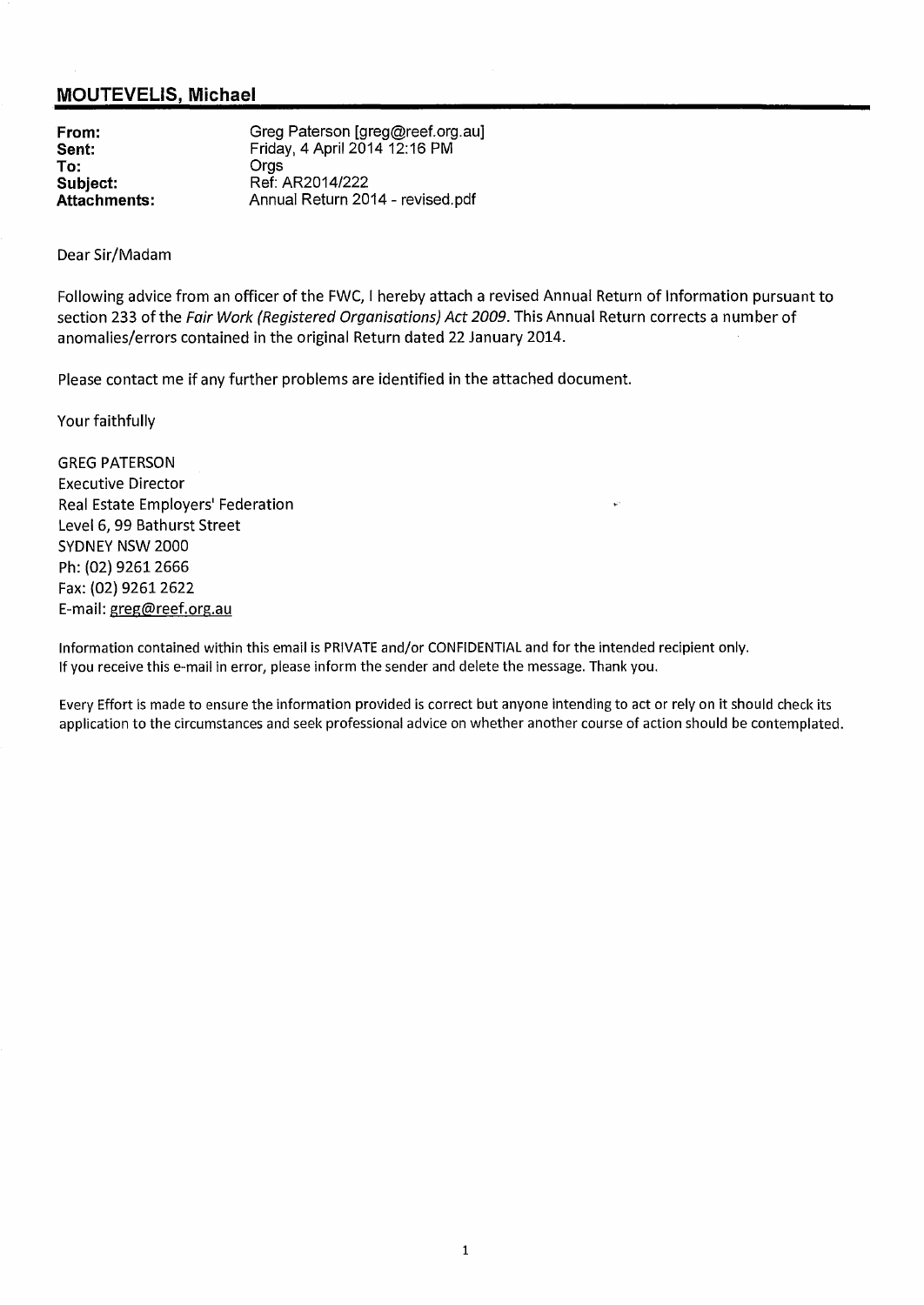reet



4 April2014

Regulatory Compliance Branch Fair Work Australia GPO Box1994 MELBOURNE VICTORIA 3001

### Your Reference: AR2014/222

email: orgs@fwc.gov.au

Dear Sir/Madam

## Re: Real Estate Employers' Federation ·Annual Return of Information for 2014 (Fair Work (Registered Organisations) Act 2009- section 233)

I, Bryan Joseph Wilcox do hereby declare that:

I am the President of the Real Estate Employers' Federation (REEF) and lodge herewith as Attachment A is a copy of the list of offices of the said organisation showing the full names, postal address and the occupations of the persons holding those offices as at 31 December 2013; and

I certify that the register of REEF's members has been kept and maintained during the immediately preceding year in accordance with sections  $230(1)(a)$  and  $230(2)$  of the Fair Work (Registered Organisations) Act 2009 (RO Act).

In accordance with regulation 147(f) of the RO Act the number of members of REEF was 1,422 as at the 31 December 2013.

The particulars contained in the document lodged herewith concerning records that must be kept under s230(1)(b), (c) and (d) is a correct statement of the information contained in those records.

Furthermore, I declare the following matters in relation to REEF as required by RO Act.

1. REEF does not have branches and there were no branches that com operation or ceased operation in the previous 12 months;

'tl *1\,* ~-

THE REAL ESTATE EMPLOYERS' FEDERATION OF NSW

uard til 19 Babutt Greet Sydie (1991-2001) Teeprone (2 BB) i 2695 Eaconde (12 0291-2012). Emel uomrén est agua Vidade vizer en 90 a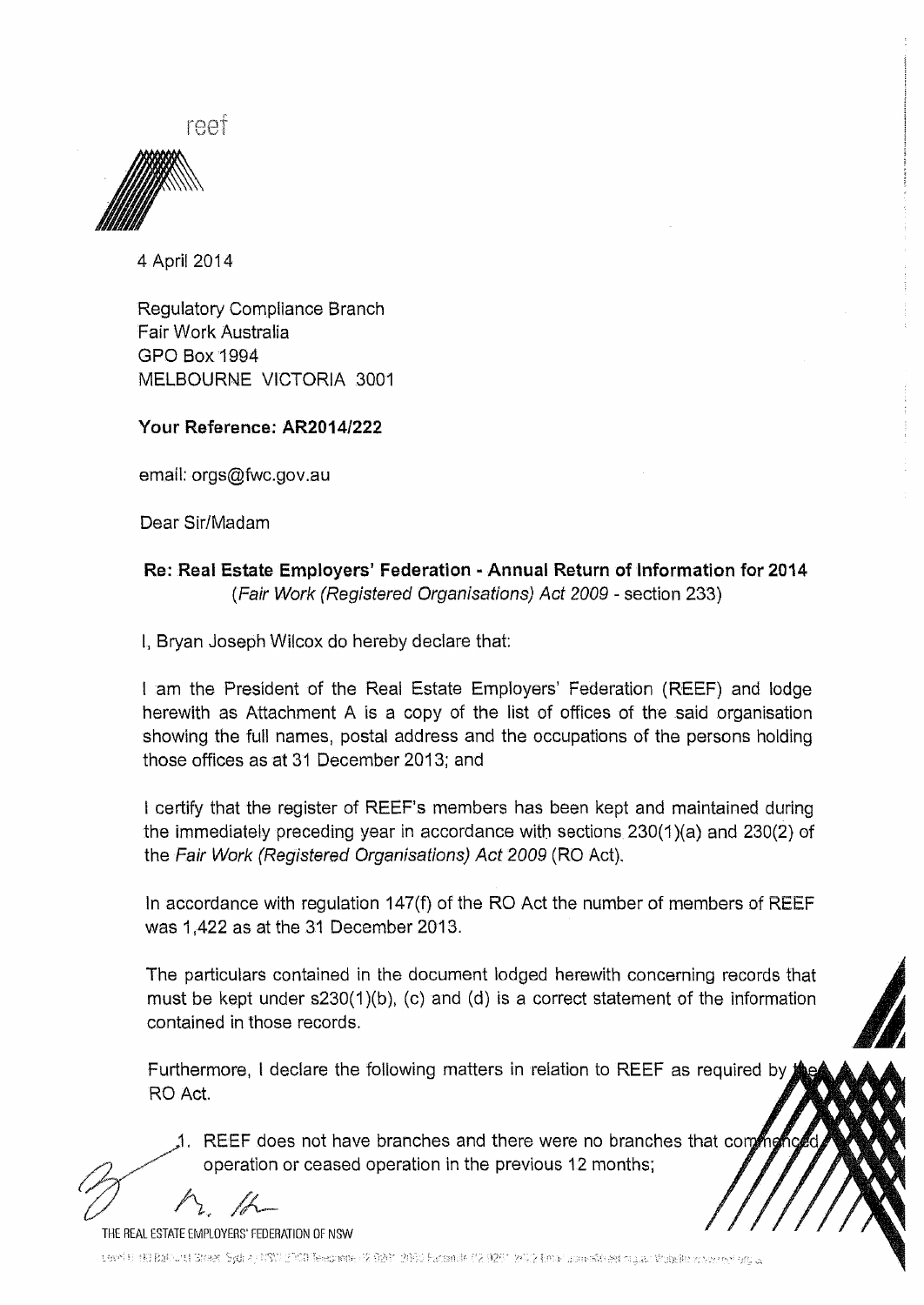- 2. The registered office of **REEF** is:
	- Level 6, 99 Bathurst Street SYDNEY NSW 2000
- 3. Rule 33 requires biennial elections. An election should accordingly be held during the year commencing 1 January 2014. The Australian Electoral Commission will be notified to organise the election in or around November 2014.

I make this solemn declaration conscientiously believing the same to be true and by virtue of the provisions of the Oaths Act 1900.

Declared by **BRYAN WILCOX** 

Signature of declarant

Declared at: Sydney

On this  $\mathscr{H}$  day of  $\mathscr{H}^{\mathcal{P},\mathcal{U}}$  2014

M. Hen

Signature of witness

Mark Itelm

Name of witness

 $solicito$ 

 $\ddot{\phantom{a}}$ 

Australian legal practitioner

I certify that:

- 1. I saw the face of the declarant; and
- 2. I have known the person for at least 12 months.